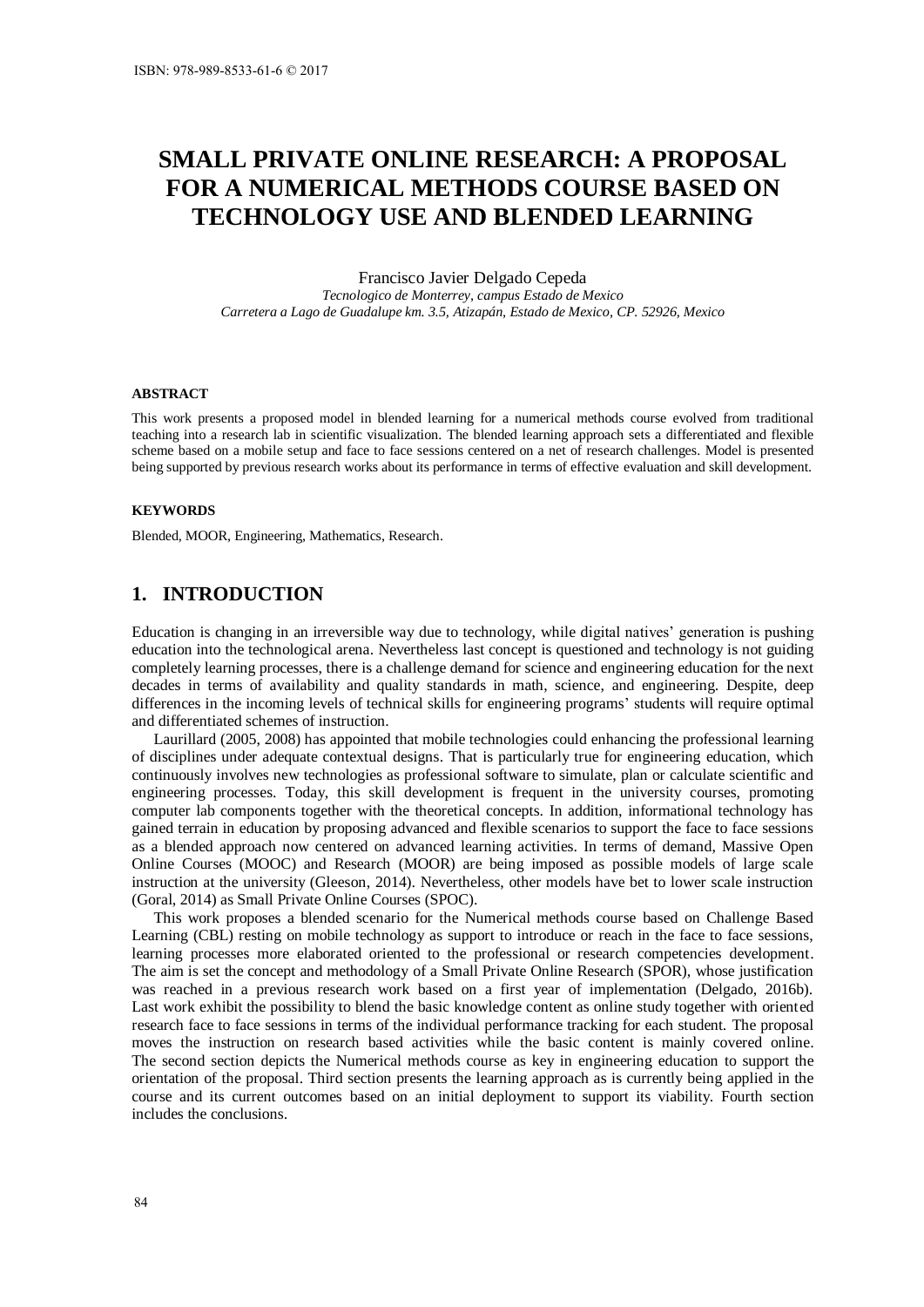# **2. NUMERICAL METHODS AS PROMOTOR OF HIGH LEVEL SKILLS**

Numerical Methods courses are mandatory in the engineering programs at the university. This course is normally located after theoretical math and science courses, bringing the opportunity to review and to apply concepts since the numerical perspective of Calculus as well as to analyze more complex problems than those reached by analytical methods, connecting deeper math and science with engineering. For this reason, the traditional teaching has evolved with the spread of computer systems, demanding a transition from a Numerical Analysis course into a Computer Simulation one, moving to students into the professional practice. Numerical methods is a key course to align Higher Education with STEM prerogatives, in addition, it promotes scientific skills in the university engineers education.

Several years ago, an improvement was generated in the course by the inclusion of projects development related to scientific visualization in a curriculum integration context (Delgado and Martínez, 2011). To support this challenge, the author began to introduce complementary technologies in the course in addition to those oriented to develop the planned course skills (Excel, Mathematica, Phyton, etc.). As a result, since 2011, consolidated technologies and some additional emerging technologies let to reach a mobile learning approach in the course (Delgado, 2013). Through time towards, a blended scheme was constructed reaching compatibility between mobile resources and CBL orientation for the course (Delgado, 2016a). Blended learning has demonstrated its supposed efficacy there (Lothridge et al, 2013) through of modern and affordable technologies as Blackboard, Weebly, Socrative, Classmarker, Jotform and You Tube to round the blended strategy covering efficiently Flexibility, Evaluation, Learning styles inclusion, Scaffolding, Screencasting, Reporting and Feedback (Delgado, 2016b), which currently are supporting the basic knowledge acquisition (before given in the face to face sessions), not only as supplement (Wood et al, 2004).

# **3. SMALL PRIVATE ONLINE RESEARCH APPROACH**

The last changes and requirements in the Numerical methods course have boosted the learning evolution into more flexible activities now reached through a blended scheme. Defining alternative paths to teach, to develop skills and to construct engineering competencies, a scaffold teaching strategy has been realized. In parallel, more complex, intensive and integrated research scenarios were introduced as guidelines and goals for the course.

Massive Open Online Research (MOOR) is conceptualized basically as a reduced MOOC with emphasis on research. Goals and recipients are different, MOOR's are oriented to work together in teams to solve a practical problem, thus working on targeted research projects under the guidance of a researcher (Hosler, 2014). Nevertheless, a better approach in Numerical methods course should consider the programmed inclusion of several course topics in the research in order to cover the contents, together with a more dynamic movement on short problems. Other version of MOOC's is a Small Private Online Course (SPOC), defined as an online course based only on a segment of the university. Then, being based on blended learning, this approach focuses on local requirements, including some face to face interactions (Goral, 2014). For these reasons, the ad hoc proposal for the Numerical methods course was labelled as Small Private Online Research (SPOR), being allocated on a selected segment of university and oriented to multidisciplinary research (Numerical methods course involves students of Chemical, Mechanical, Mechatronics, Electronics, Industrial and Biotechnological Engineering programs). 13th International Conference Mobile Learning 2017<br> **IFOR OF HIGH LEVEL SKILLS**<br>
megrograms at the university. This course is to analyze more complex problems that the university. This course is because problems to the ana

### **3.1 SPOR structure**

Based on the analysis developed by Delgado (2016a), the new interactions emerging behind of the mobile approach for the course and the effective outcomes of blended activities included as individual and predictive evaluations of individual performance, a parallel instruction scheme is understood in the SPOR approach. By replacing the basic contents coverage in the face to face sessions with a series of research problems as guidelines (covering the basic contents in their development) and moving that basic coverage into a pure mobile learning strategy, the SPOR skeleton was stated. Thus, each student selects their resource learnings, pace and evaluation route in a flexible version for the course through resources as: a) daily screencasting series in a You Tube channel, b) extended repositories including simulations and programming codes,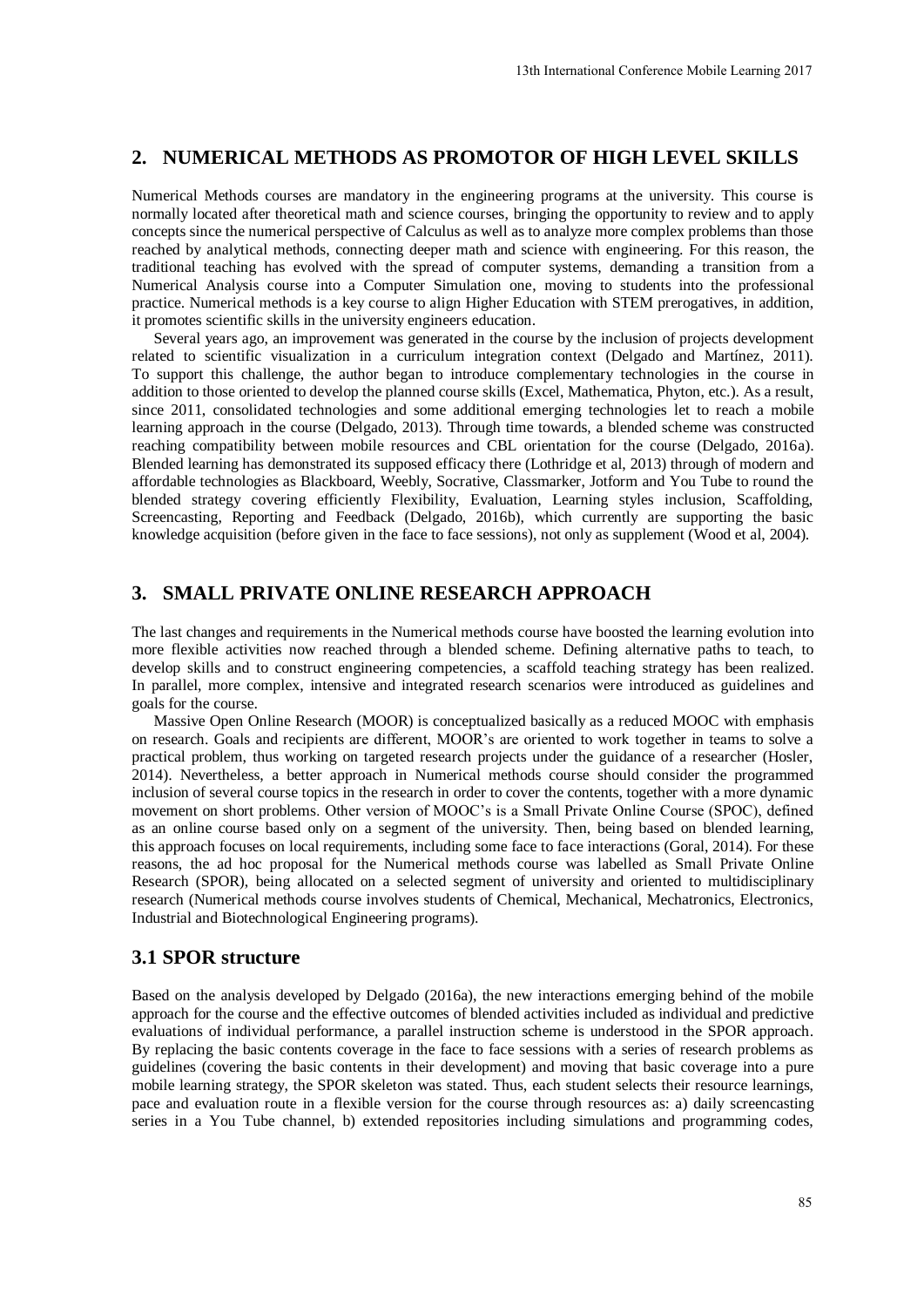c) theoretical reviews through an interactive e-Book for the course, d) individual homework (no mandatory, but alternative) and d) formative and summative evaluations alternated and being reached with Socrative and Classmarker tools. In parallel, in the face to face sessions, the teacher presents and develops in teams, scientific and engineering problems requiring numeric simulation and computer visualization. The connection between two knowledge layers is reached by integrated activities derived from the individual learning in the screencasting and in the basic evaluation. Thus teamwork activities are little projects or developments at the end of each knowledge unit and co-evaluated with periodic exams. Figure 1 shows a global scheme about the SPOR strategy, showing the basic exams (allowed to be presented in more than one time) at the end of each unit and the three component exam for each term including (only in necessary cases) this basic evaluation together with topics related to teamwork and research projects. Each semester includes three of these terms or segments (Delgado, 2016b).



Figure 1. Main course activities and their chronology in the SPOR approach (Delgado, 2016b).

## **3.2 SPOR viability**

One of the main concerns in online learning is related with the grade discrimination between individual and team evaluation components. This issue has been focused in a wider open way for the Numerical methods course. A CBL course develops skills and competencies as goal, so a stronger system of evaluation should be developed to reflect realistically this pretension. The SPOR approach has been validated by comparing individual and team performance of several dimensions: knowledge, skills, and competencies (Delgado, 2016b). In the analysis, the learning model shows a good discrimination for good and low performance students, in particular for the online evaluation. To summarize the outcomes reported there, the Figure 2 plots for the students in the first two years of implementation (2014-2015), the ratio between the averages of individual and teamwork grades (I/T x 100) –those associated with individual and team homework or exams- versus the average of teamwork grades for each one. The color of each dot correspond to the final grade in the course (Dark gray: <70, fail; Medium gray: between 70 and 85; Light gray: >85) and its radius was settled as the average number of times each individual Basics Exams was presented by the student through the overall course. In the course, 70 is the threshold to pass. First note the teamwork well performance. Then Figure 2 shows that individual activities discriminates very well to the good and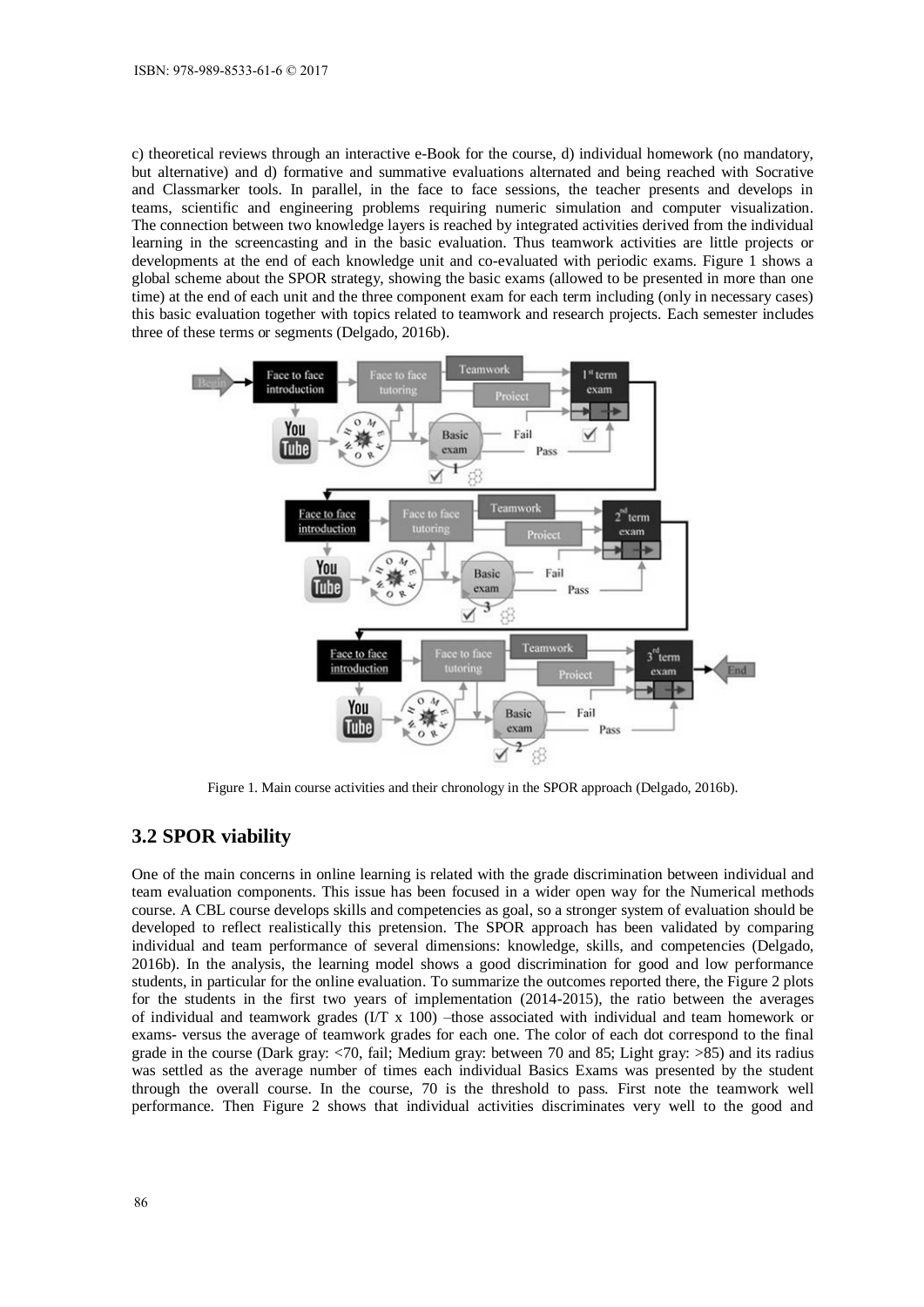satisfactory students (correspondingly located next to the dotted vertical line where team and individual effort is comparable). For unsatisfactory students, discrimination still works except for some few cases not properly allocated (those students next to the dotted vertical line). The number of applications in the individual Basic Exams is not correlated with their average  $(R^2=0.02)$ , so this aspect of flexibility in the course do not give or remove advantage.



Figure 2. Scatter graph for individual performance outcomes in the SPOR approach implementation.

This scheme doesn't show an increasing in the grades corresponding to the basic knowledge segments, instead a deep development in solving applied problem skills. For the middle level students, a deep interpretation about the course final goal is still open in terms of the model to construct a global grade in it. Additional research in SPOR evaluation is still in order.

# **4. RESEARCH PROJECTS IN THE COURSE**

Research projects using CBL strategy are based on short simulation and visualization tasks for science and engineering in each one of the three periods in the course term. The net of projects used in the first year of deployment for the SPOR approach is depicted in the Table 1. The projects are related to Mechanics, Cellular Automata rules, Heat diffusion, Electromagnetism, Lighting, Chaos, Complex kinematics and Bacteria growing models. Each project reviews several numerical methods included and developed in the online activities. The projects promote innovation and specialized research in the group of students. Teams of utmost four students are created in each period to develop the teamwork activities. The net of projects enhances and extends skills and competencies because each one summarizes previous knowledge into visual applications. In the SPOR scheme, basic knowledge and research problem solving become complementary.

Table 2. Net of projects and relation with the five units of the original course contents.

| Projects          | Non-linear<br>equations | Derivatives and<br>Integrals | Equations<br>system | Interpolation and<br>Approximation | Differential<br>equations |
|-------------------|-------------------------|------------------------------|---------------------|------------------------------------|---------------------------|
| <b>Mechanics</b>  | Χ                       | Χ                            |                     |                                    |                           |
| Kinematics        |                         | х                            |                     |                                    | х                         |
| Lighting          | Χ                       | Χ                            |                     | X                                  |                           |
| Chaos             | х                       | Х                            |                     |                                    |                           |
| Heat diffusion    | х                       | X                            |                     | X                                  |                           |
| Electromagnetism  | Χ                       | Х                            |                     | X                                  |                           |
| Cellular automata | Χ                       |                              |                     |                                    |                           |
| Bacteria growing  | Χ                       |                              |                     |                                    |                           |